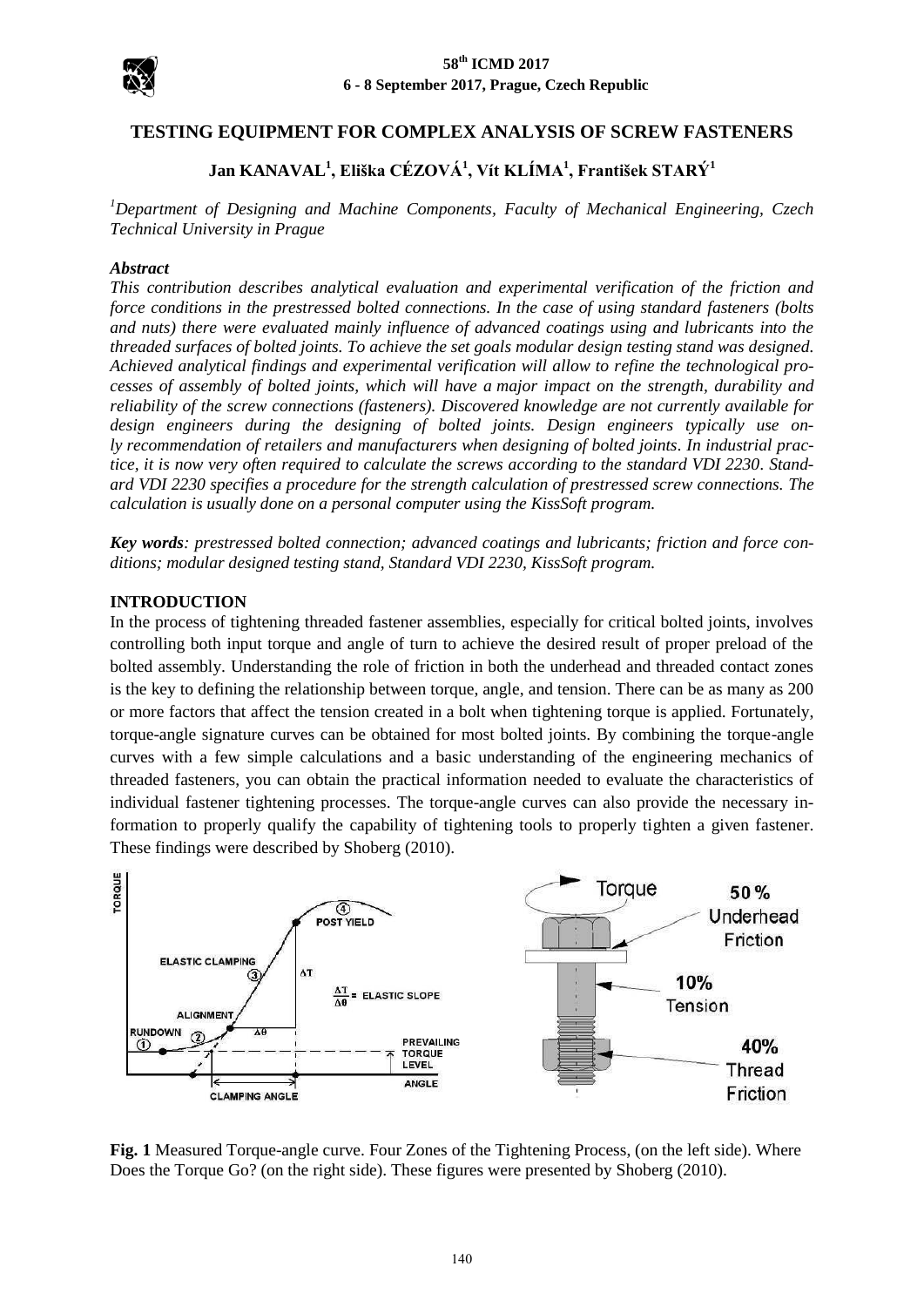

There is defined the concept of controlled tightening of the screw connection in the technical support of the company Bossard. This method of tightening the screw connection respects the variable value of the friction coefficient in the thread and the reduction of prestress of the screw connection after assembly. Actual tensile bolt prestress after controlled tightening ensures correct functioning of screw joints during operation. The tensile prestress value of the bolt must be greater than the minimum value in terms of the correct operation of the screw connection and at the same time tensile prestress value of the bolt must by less than the maximum permissible value in relation to the achieve the yield strength of the bolt. (See Fig. 2)



**Fig. 2** Controlled tightening process of the prestress screw joints. The calculation procedure of the bolted joints and these diagrams are presented in the (technical support of the Anochrome Group Ltd. company; guideline VDI 2230; technical support of the Bossard CZ s.r.o. company).

Due to the contact of multiple surfaces with real surface roughness, the tension axial prestress is reduced after the screw connection is assembled. This phenomenon is caused by plastic deformation of individual contact surfaces. Reduction of the axial tensile stress is dependent on the number of contact surfaces of the screw joint and on their surface roughness. (See Fig. 3)

## Galvanized bolt (hot - dip) M12 / 8.8, tightening torque: 80 Nm



**Fig. 3** Tension axial prestress reduction of the screw joint after assembly in time. This fact is also presented in the (guideline VDI 2230; technical support of the Bossard CZ s.r.o. company).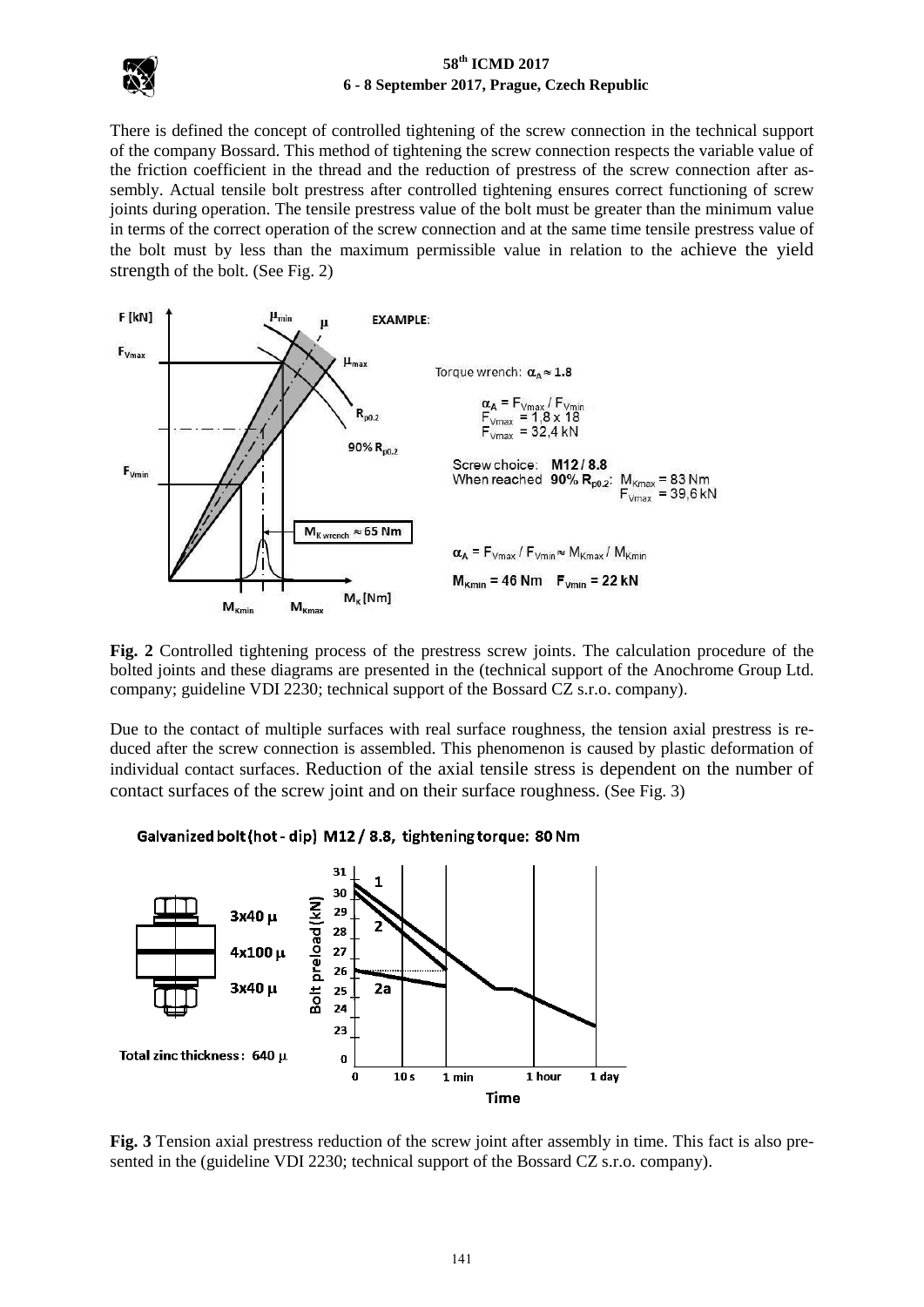

## **MATERIALS AND METHODS**

The simple testing equipment for evaluation of threaded contact friction between the bolt and the nut was designed and manufactured at Department Designing and Machine Components of the Czech Technical University in Prague and simple experiments there were realized too. The results of these experiments are shown in table 1.



**Fig. 4** Simple Testing Equipment for Evaluation of Threaded Contact Friction, (on the left side), HBM Torque Sensor T20WN, 200 Nm, (on the right side). These photographs were taken by the corresponding author (2015, 2016).

These simple realized experiments verified the chosen measurement methodology. The aim of the experiments was to determine the magnitude of the friction coefficient in the thread depending on the surface (coating) of the screw and the nut. The experience gained in this way was used to design testing equipment for complex screw joint testing. (See Fig. 5) The test equipment is currently being implemented by the prepared structural design.

#### **On this testing equipment can be detected:**

1) The value of the friction coefficient in the thread.

- 2) The value of the friction coefficient under screw head (under nut).
- 3) The tension axial prestress reducing after the screw connection is assembled.
- 4) To evaluate the characteristics of individual fastener tightening processes (Torque-angle curves).
- 5) Verifying the strength of the screw connection.

**Tab. 1** Table Presenting Measured and Calculated Values for Bolt Size M12. This table was prepared by the corresponding author (2016).

Table Presenting Measured and Calculated Values for Bolt Size M12

| (Bolt: stainless steel A2-80, Nut: stainless steel A4-80, coating - Delta Seal Black) |  |  |  |  |  |  |
|---------------------------------------------------------------------------------------|--|--|--|--|--|--|
|---------------------------------------------------------------------------------------|--|--|--|--|--|--|

| Hinge mass:                                       |                                   | 2,86kg                                        |                                                                       |                                                  |                                                    |                                                   |
|---------------------------------------------------|-----------------------------------|-----------------------------------------------|-----------------------------------------------------------------------|--------------------------------------------------|----------------------------------------------------|---------------------------------------------------|
| Nut friction moment M <sub>n</sub> :              |                                   | 0 <sub>Nmm</sub>                              |                                                                       |                                                  |                                                    |                                                   |
| <b>Weight mass</b><br>(including hinge)<br>m [kg] | <b>Tensile force</b><br>$Q_0$ [N] | Wrench torque<br>moment M <sub>kk</sub> [Nmm] | Wrench torque<br>moment without nut<br>friction moment<br>$M_k$ [Nmm] | <b>Calculated thread</b><br>friction angle φ'[°] | Calculated thread<br>friction coefficient<br>f'[1] | <b>Calculated friction</b><br>coefficient<br>f[1] |
| $\mathbf{0}$                                      | 0                                 | $\mathbf{0}$                                  | $\bf{0}$                                                              | $\bf{0}$                                         | $\bf{0}$                                           | 0                                                 |
| 161,51                                            | 1584,41                           | 1000                                          | 1000                                                                  | 9,50769                                          | 0,16748                                            | 0,14504                                           |
| 220,46                                            | 2162,71                           | 1750                                          | 1750                                                                  | 11,32404                                         | 0,20026                                            | 0,17343                                           |
| 240,14                                            | 2355,77                           | 2500                                          | 2500                                                                  | 13,8561                                          | 0,24666                                            | 0,21362                                           |
| 245,51                                            | 2408,45                           | 2500                                          | 2500                                                                  | 13,62506                                         | 0,24239                                            | 0,20991                                           |
|                                                   |                                   |                                               | Sample average µ:                                                     | 12,08                                            | 0,214                                              | 1500000000<br>0,186                               |
| <b>Statistic evaluation</b>                       |                                   | Sample standard<br>deviation o:               | 2,06                                                                  | 0,04                                             | 0,03                                               |                                                   |